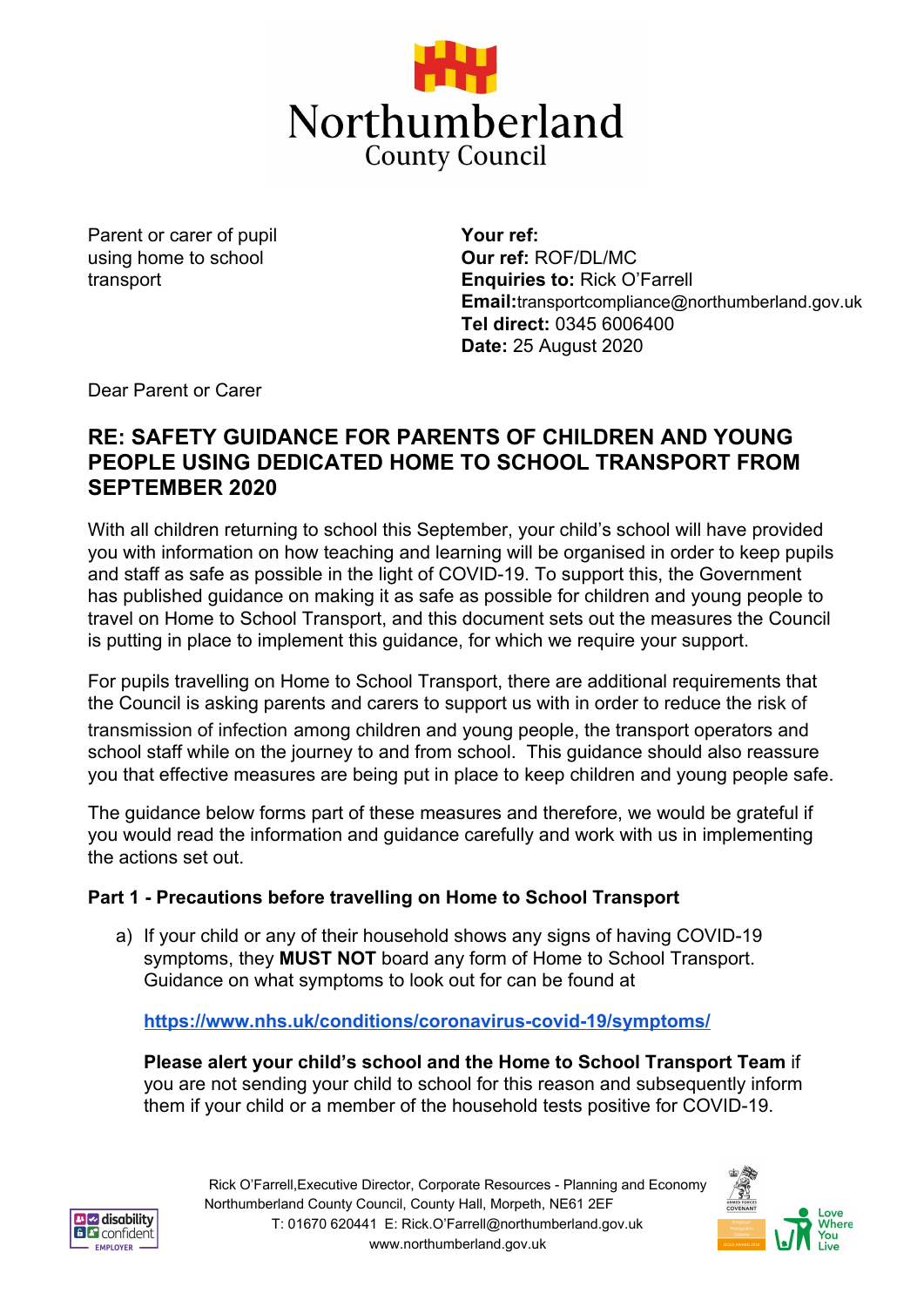b) If your child develops symptoms of COVID-19 at school, you will be asked by school to make arrangements to have your child taken home - **your child will not be able to travel home on Home to School Transport**. If you are unable to arrange for your child to be picked up, alternative arrangements may be made. Guidance on self-isolation should then be followed which can be found at

**[https://www.nhs.uk/conditions/coronavirus-covid-19/self-isolation-and-treatm](https://www.nhs.uk/conditions/coronavirus-covid-19/self-isolation-and-treatment/) [ent/](https://www.nhs.uk/conditions/coronavirus-covid-19/self-isolation-and-treatment/)**

- c) If your child has been in contact with someone who has COVID-19 symptoms whilst at school or on home to school transport, they **do not** need to self-isolate unless:
	- i) Your child then develop symptoms
	- ii) Your child is requested to self-isolate by NHS Test and Trace.

## **Part 2 - Actions when travelling on Home to School Transport**

- a) All children and young people **must clean their hands before boarding Home to School transport and after disembarking.** This can be done with soap and running water or hand sanitiser.We ask that parents support this requirement by talking to your child about the importance of cleaning their hands regularly.
- b) We ask that parents and carers **ensure their child has a pack of tissues** available in case of sneezes while on school transport. Please explain the **'catch it, bin it, kill it'** approach to sneezing to your child, **so that they know to place a used tissue in a bin as** soon as possible after their journey.
- c) It is strongly recommended by Government and the County Council that children and young people aged 11 and over should wear a face covering when travelling on dedicated home to school transport. A face covering is a covering of any type which covers your nose and mouth and fits securely round the side of the face.This does not apply to people who are exempt from wearing a face covering on public transport.

Guidance on situations were it may not be advisable for your child (if they are aged 11 or over) to wear a face covering as well as guidance on how to wear a face covering can be found at:

### **[https://www.gov.uk/government/publications/face-coverings-when-to-wear-one](https://www.gov.uk/government/publications/face-coverings-when-to-wear-one-and-how-to-make-your-own/face-coverings-when-to-wear-one-and-how-to-make-your-own#how-to-wear-a-face-covering) [-and-how-to-make-your-own/face-coverings-when-to-wear-one-and-how-to-mak](https://www.gov.uk/government/publications/face-coverings-when-to-wear-one-and-how-to-make-your-own/face-coverings-when-to-wear-one-and-how-to-make-your-own#how-to-wear-a-face-covering) [e-your-own#how-to-wear-a-face-covering](https://www.gov.uk/government/publications/face-coverings-when-to-wear-one-and-how-to-make-your-own/face-coverings-when-to-wear-one-and-how-to-make-your-own#how-to-wear-a-face-covering)**

Children under 11 may wear a face covering if they are able to handle it as directed.

d) The Government guidance for dedicated transport to schools makes clear that social distancing guidelines for public transport do not apply on dedicated home to school or college transport. This is because the overall risk to children and young people of serious illness as a result of coronavirus (COVID-19) is very low, the children do not mix with the general public on those journeys, home to school transport often carries the same group of children and young people on a regular